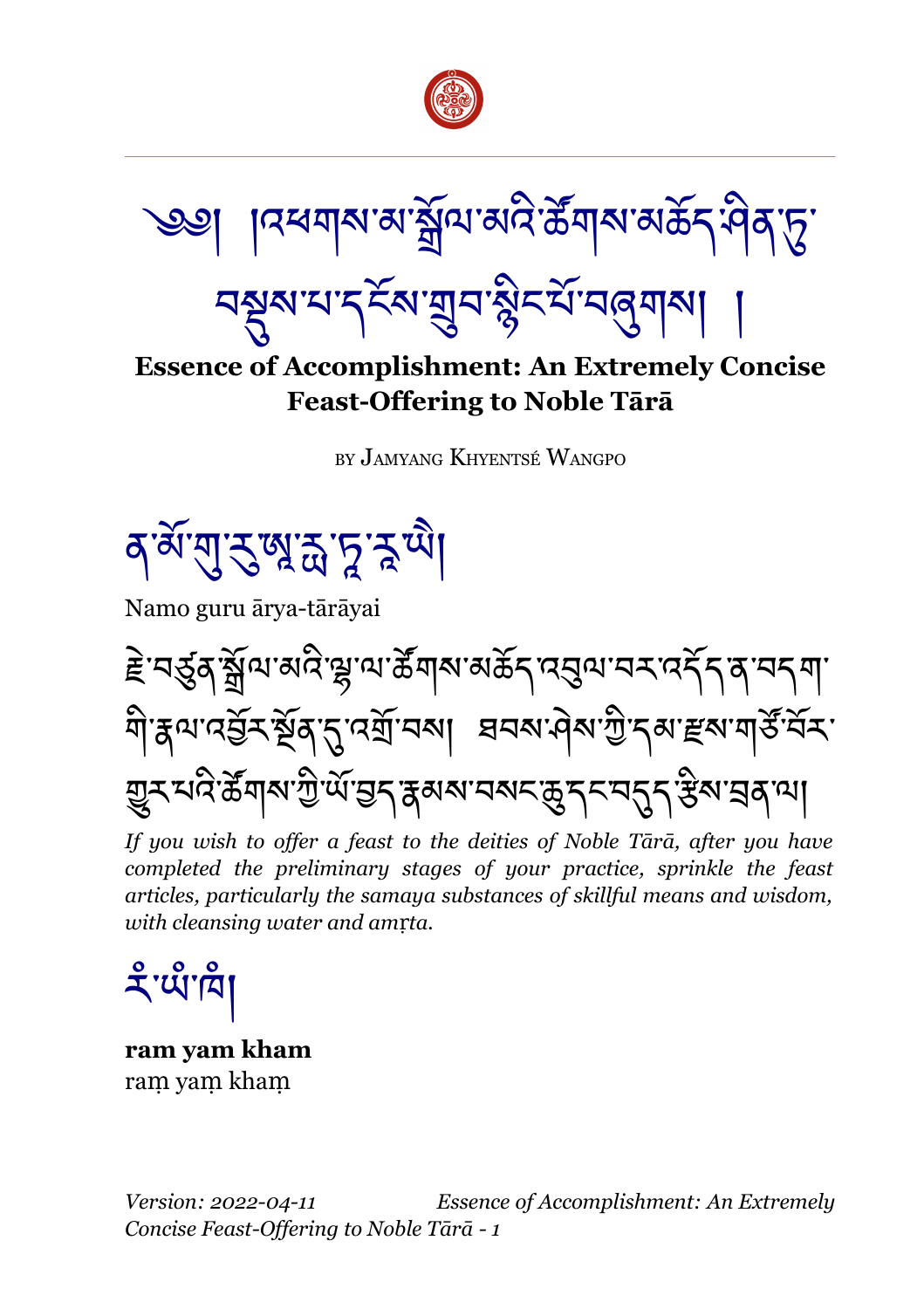

<u>ొం</u>టే మార్చెల్యాలు అందును అన్నట్

**yeshé riktsal mé lung chü** Fire, wind and water—the display of awareness—



**tsokdzé ngödzin sek tor jang** burn, scatter and wash away reification of the feast substances.



**bhendé nö du dütsi chü** Within a skull-cup, the amrita nectar transforms



**döyön gyatsö pungpor gyur** into an ocean of sensual delights:

জ্যে জুৱি

**om ah hung** om āh hūm

ৰ্বমান্ত্ৰীপ্ৰজ্ঞাই ব্ৰিক্ষাৰ্থ বিদ্যালয়ৰ দি

**hrih womin chöying podrang dang** Hrīh! From the dharmadhātu palace of Akanistha,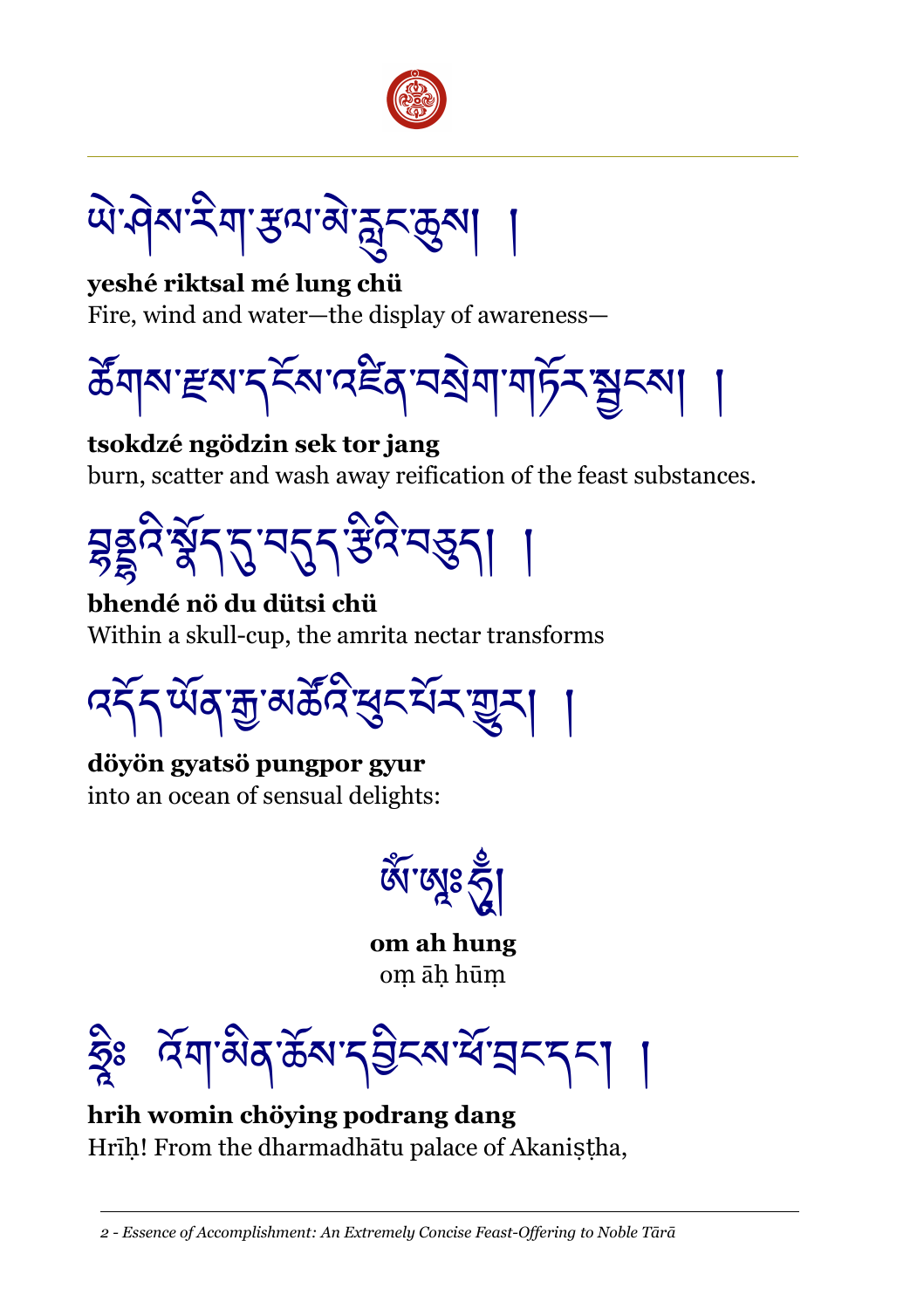

অম'মম'মাঁদ্ম'মঁহম'মুদ্দিজৈন্

**lerap köpa longkü zhing** from the sambhogakāya field Array of Supreme Activity,



**né sum trülpé kyilkhor né** and from the nirmāņakāya-mandala of the three places,<sup>[1](#page-2-0)</sup>

<u></u> รุส ซึ้ม ซิญาล์ รุน เจริ้ม ม

**damtsik drolma neljorma** Samaya Tārā Yoginī,

ਲ਼<sup>੶</sup>ਸ਼|ੴ¤ाङ्क अङ्केष्ट ।

**tsa sum gyatsö khor dangché** together with an ocean of deities of the three roots,

<u>ౙ</u>ॕॕॺऻ৵ॱঌॖऀॱॳॾॱॾॾॾॾॾॾॾॾख़ॷॎॷऻॷॴॴ

**tsok kyi duwar chendren shek** we invite you, please come and join this feast-gathering.

<span id="page-2-0"></span>1This refers to the nirmānakāya mandala formed by the eight great charnel grounds, twenty-four sacred sites and thirty-two sacred lands. The mandala thus consists of sixty-four sacred sites in which dakinis are said to abide.

*Version: 2022-04-11 Essence of Accomplishment: An Extremely Concise Feast-Offering to Noble Tārā - 3*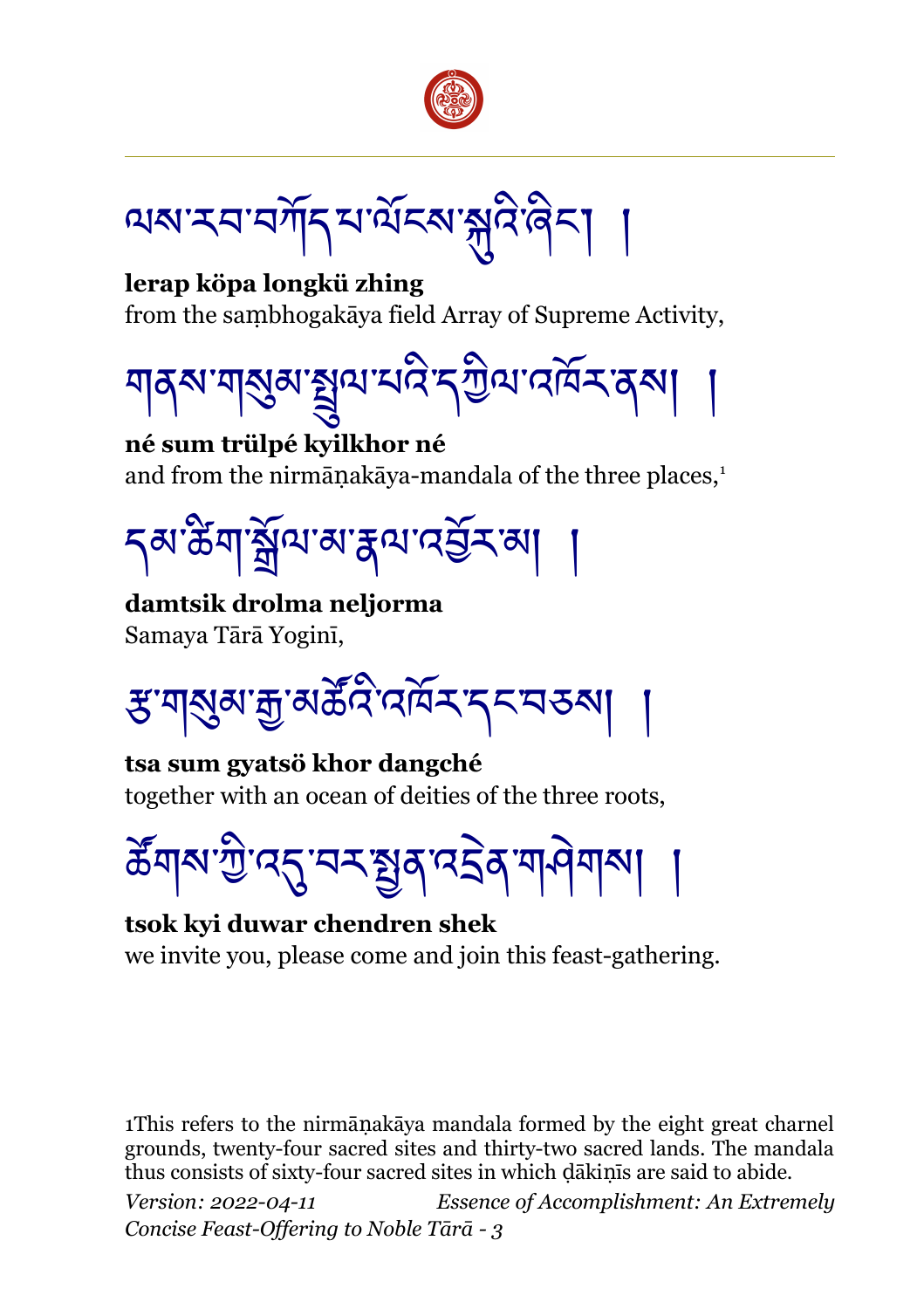



**longchö nampa tamché pé** We offer you this delightful wisdom amrita,

ཡེ་ཤེས་བདུད་རྩིའི་མཉེས་མཆོད་འབུལ། །

**yeshe dütsi nyé chö bul** lavish and replete.



## **dikdrip nyetung tol zhing shak**

We openly admit and confess our misdeeds, obscurations, faults and downfalls.

য়ঽৼ৸ৼয়৸ঢ়৾ড়৸ৼ৸ৼ৸ৼ৸ৼ৸

**zungdzin toktsok ying su drol** Liberate all dualistic thoughts into the expanse of reality!



## **choktün trinlé ngödrup tsol** Bestow the supreme and common activities and siddhis!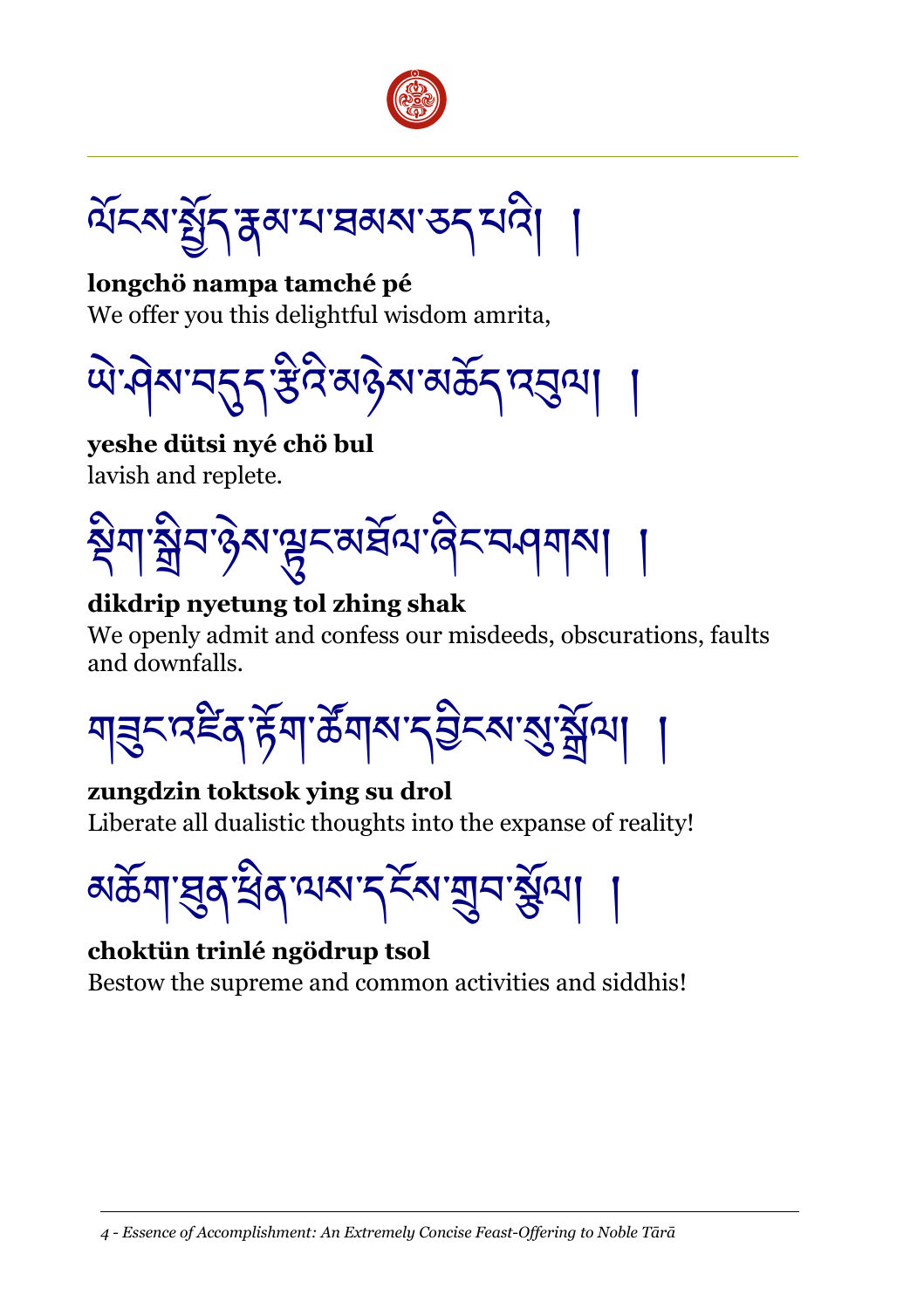



**om guru arya taré sapariwara sarva gana tsatra pudza ho** om gurvyārya-tārā-sarva-saparivāra-ganacakra-pūjā hoh

ৰিম'নম্মী'নক্ৰু'ম'নৰ্ইন্|

*Then, recite the Hundred-Syllable Mantra:*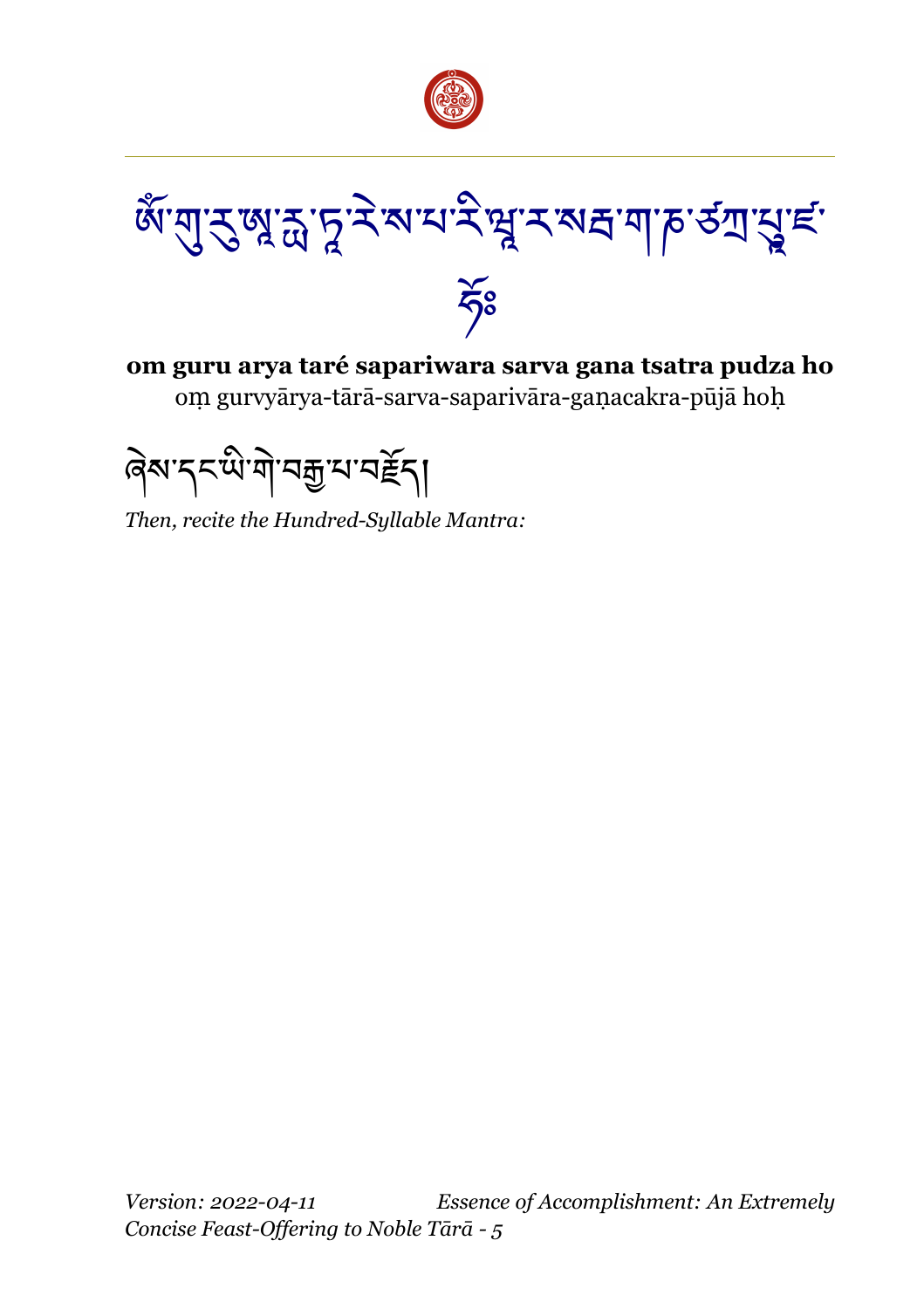

জঁ་নহ্রাম্ফারাম্মা মার্শ্রুম্মান্মা নহ্রাম্ফার্টুর <u>য়ঢ়৳ৼৢৼড়৻য়৸</u><br>য়য়ড়য়য়য়য়য়য়য়য়য়য়য়য়য় য়ৢড়ঀৗৢৢৢড়ড়য়ৣ৸ড়ৼঢ়ড়ড়৸ড়ৼঢ়ড়ড়৸ড়৸ঢ়৸ড়৸ হ্যশাস্তম্বর্জ্ঞা উন্নুদ্রী শ্রাইস্ট্রা গৃত্যগৃত্ ৰ্ঠঃ হ্ৰ'শাপ্মুৰা ম্বাচ'য়ু'শাচ'নৰ্ছ'মুম্ম'মুত্নু'নৰ্ছ্ৰ' য়ৢৼঀড়৻৸ৼ৻৸৸ৼ৻৸ৼ৻৸

**om benza sato samaya manupalaya benza sato tenopa tishta dridho mé bhava sutokhayo mé bhava supokhayo mé bhava anurakto mé bhava sarva siddhi mé prayaccha sarva karma su tsa mé tsittam shreyang kuru hung ha ha ha ha ho bhagavan sarva tatagata benza ma mé muntsa benzi bhava maha samaya sato ah**

om vajrasattva samayam anupālaya vajrasattva-tvenopa-tistha drdho me bhava suto yo me bhava supo svo me bhava anurakto me bhava sarva-siddhim me prayaccha sarva-karma śuca me cittam śreyam-kuru hūm ha ha ha ha hoh bhagavān sarvatathāgata-vajra mā me muñca vajrī-bhava mahā-samaya-sattva āḥ

ঙ্গুম্ম'ম্সুধ্রুণ্ট

*Gather the remainder and consecrate it with:*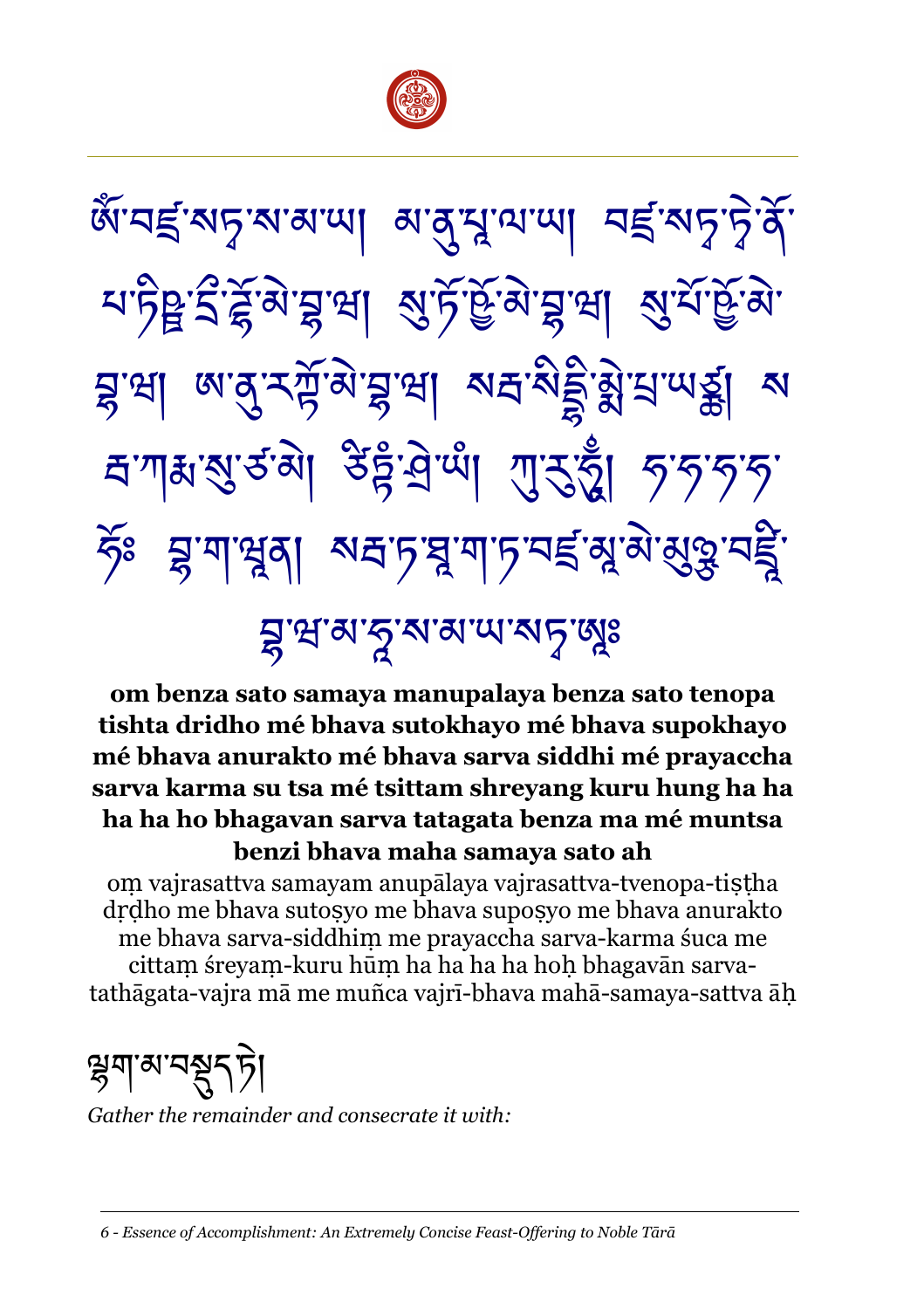

ଊୖ<mark>ଁ</mark>୕ଔ୕ଔୢ୰ଽ୵ୖୖ୕ୄଽଽଽ

**om a hung ho** om āh hūm hoh

<u>শ্ব</u>ংৰিম'থম'মশ্ৰ্মি ব্ৰম্মু

*Summon the guests with:*

དཀྱིལ་འཁོར་ཕྱིར་མྱུལ་དྲེགས་པའི་ཚཚོགས། །

**pem, kyilkhor chir nyül drekpé tsok** Phem! Hosts of arrogant sprits roaming outside this mandala,

ষ্ঠুৰ'খ্ৰী'নৰু'উন্মাই'নৰিৰ'না

**ngön gyi damtsik jishyin du** in accord with your previously taken samayas,

ལྷག་མའི་མཆོད་པ་འབུལ་གྱིས་བཞེས། །

**lhakmé chöpa bul gyi shyé** accept and enjoy this remainder offering.

জঁ<sup>.</sup>জ্ঞাপ্তিষ্ট নাত্ৰাই

**om utsita balingta khahi** om ucchista-balinta khāhi

*Version: 2022-04-11 Essence of Accomplishment: An Extremely Concise Feast-Offering to Noble Tārā - 7*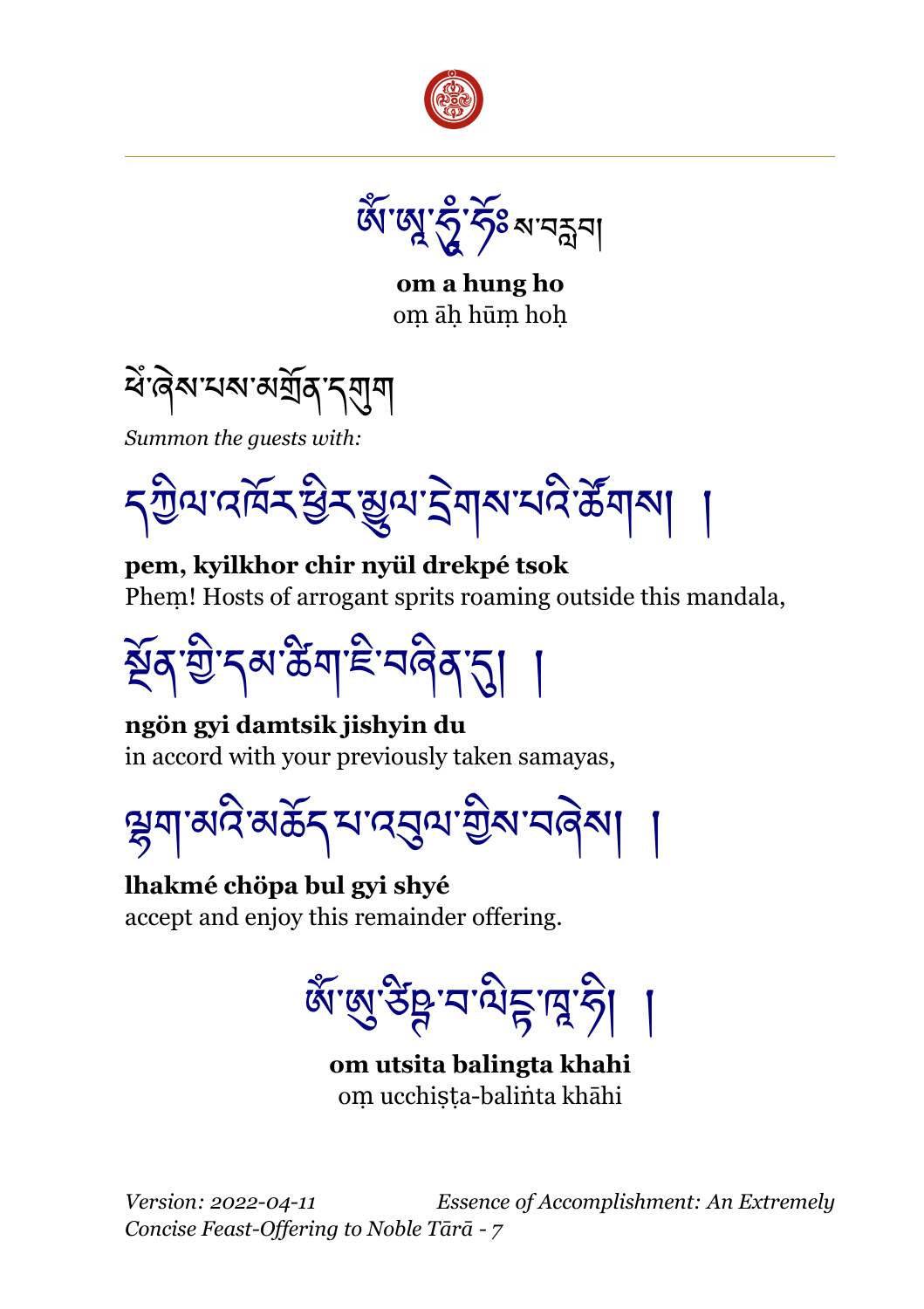

ৰি<u>ম'</u>নৰ্মূমা

*Thus, dedicate the remainder.*

<u>≩</u>ॱনৰ্ড্ৰব্ৰস্বৰশৰাৰ ৰাইণ্ড্ৰ'ৰ্ক্তব্ৰাৰ্মকা

**jetsün pakmé lhatsok la** Through this marvelous offering

ক্কব্রুহুমউব্মস্থ্রেশ্মামা

**mejung chöpa phülwa yi** to the assembly of the Noble Lady,

<u>ঘৰ্ষ</u>্দ স্কৰ্ম আইন উন্নাৰ স্কুল বিৰা

**sönam yeshe tsok dzok né** having completed the accumulations of merit and wisdom

<u></u> ব্<sup>হঁ</sup>ম'য়ুন'ৰ্ক্স'য়াওঁম'্মুন'ৰ্ষন'ৰ্ম্ম

## **ngödrup nam nyi nyur top shok**

may we swiftly attain the two accomplishments!

ཅེས་སཚོན་ལམ་གདབ། རྗེས་སུ་མཆོད་བསཚོད། འདཚོད་གསཚོལ། ནཚོང ষ'ন্দ্ৰ্নাৰ্ম| ক্ৰীঁনাৰ্ম'ৰাৰ্মিক্কৰ্ম'ইৰ্'ৰ্ਘঁন্'ৰ্'ন্হৰ্'ন্ন্ন্নাৰ্ম'ন্ন| <u>য়৾ঀৼ৸ড়৸ড়৸ৼ৸ড়৸ঢ়৸ঢ়৸ড়৸ঢ়৸</u> །